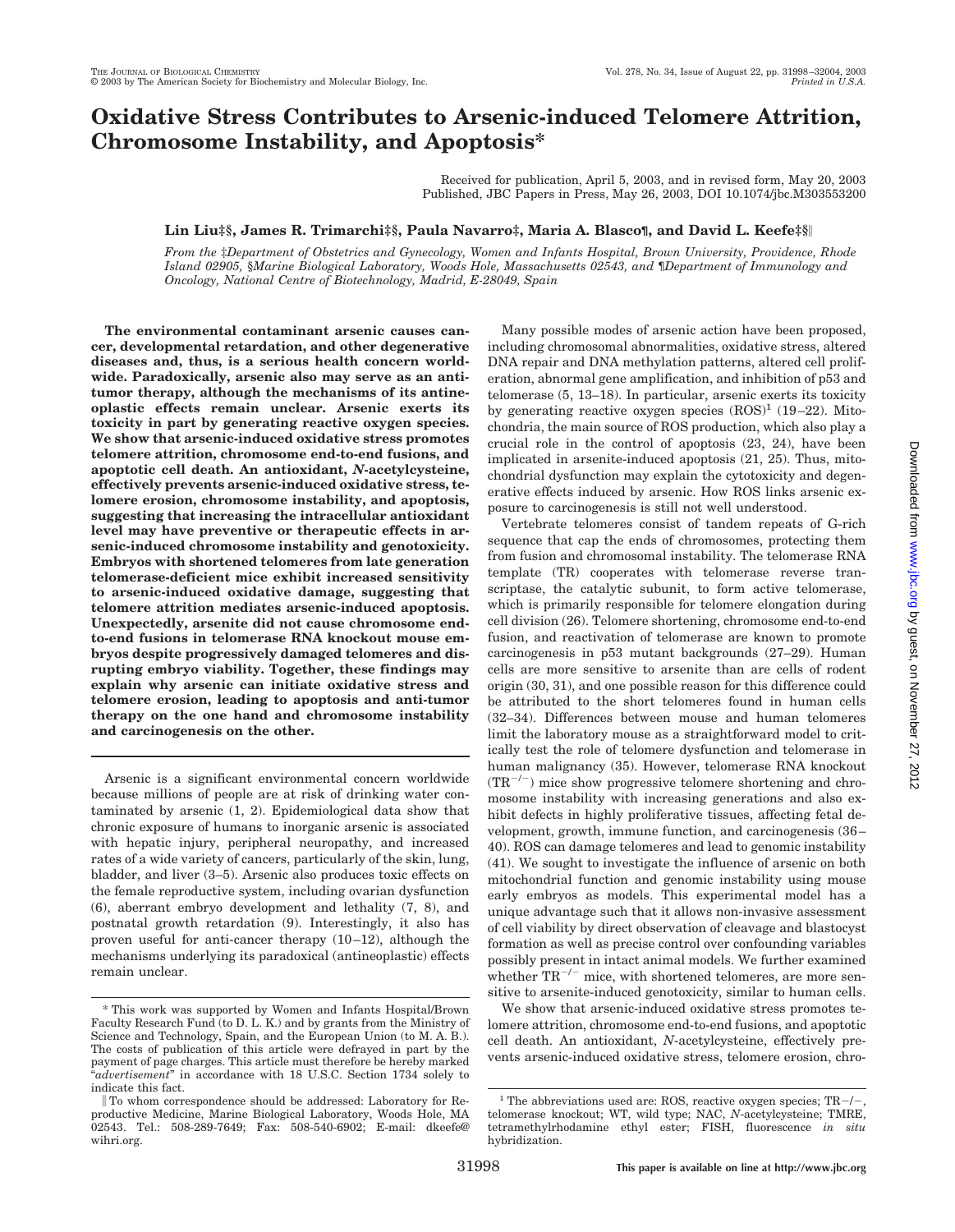mosome instability, and apoptosis, further supporting the notion that oxidative stress is involved in arsenic-induced chromosome instability and genotoxicity.

### EXPERIMENTAL PROCEDURES

*Mice, Embryos, and in Vitro Culture—*Outbreed CD1 mice or telomerase-deficient mice (36) were used in this experiment. Female mice were induced to super-ovulate by consecutive injection of pregnant mare's serum gonadotropin and human chorionic gonadotropin and mated with proven fertile males. Zygotes were collected from oviducts 20–21 h after injection of human chorionic gonadotropin and cultured at 37 °C in a humidified atmosphere of 7%  $CO<sub>2</sub>$  in potassium simplex optimized media supplemented with nonessential amino acids (42).

*Measurement of Mitochondrial Membrane Potential and Reactive Oxygen Species—*Dynamics in the mitochondrial membrane potential  $(\Delta \psi_\mathrm{m})$  were measured by quantification of fluorescence intensity of cells stained with the probe tetramethylrhodamine ethyl ester (TMRE) (Molecular Probes, Eugene, OR). Zygotes were loaded with 150 nM TMRE in potassium simplex optimized media for 30 min at 37 °C, and relative TMRE fluorescence intensity was imaged in Hepes-buffered potassium simplex optimized media containing 50 nm TMRE using an epifluorescence microscope (Zeiss) and analyzed using MetaMorph imaging software (Universal Imaging Corporation, Downington, PA). Fluorescence was acquired at the excitation wavelength of 530 nm and emission wavelength of 580 nm. The intracellular production of ROS was determined using the fluorescent probe carboxymethyl dichlorofluorescein diacetate (Molecular Probes). Zygotes were loaded with  $5 \mu$ M carboxymethyl dichlorofluorescein diacetate at 37 °C for 25 min and washed, and carboxymethyl dichlorofluorescein fluorescence was measured at an excitation wavelength of 488 nm and an emission wavelength of 520 nm.

*Immunocytochemistry for Localization of Cytochrome c—*Release of cytochrome *c* from mitochondria was assessed by immunocytochemistry (43). Embryos were fixed in 4% paraformaldehyde, washed, and incubated with a mouse monoclonal anti-cytochrome *c* antibody (Pharmingen). Embryos were washed and then incubated with Texas Red antimouse IgG secondary antibody (Vector Laboratories, Burlingame, CA). Cytochrome *c* localization was detected by fluorescence microscopy using a Texas Red filter (excitation 595 nm, emission 610–615 nm).

*Detection of Telomere Length Using Quantitative Fluorescence in Situ Hybridization (FISH) with a Telomere Probe—*Embryos were arrested at metaphase with nocodazole  $(0.5 \ \mu g/ml)$  and prepared for chromosome spreads. FISH with fluorescein isothiocyanate-labeled (CCCTAA)<sub>3</sub> peptide nucleic acid probe (Applied Biosystems, Framingham, MA) was performed according to the manufacturer's protocol. Chromosomes were counterstained with  $0.2 \mu$ g/ml Hoechst 33342. Embryos were mounted onto a glass slide in Vectashield mounting medium (Vector Laboratories). Telomeres were detected using a fluorescein isothiocyanate filter with a Zeiss fluorescence microscope (Axiophot), and images were captured by an AxioCam and AxioVision 3.0 software. Telomere detection using peptide nucleic acid probe for mouse cells has been described previously (34).

*Apoptotic Assay—*DNA fragmentation was detected by the TdT-mediated dUTP nick-end labeling assay using the *in situ* cell death detection kit (Roche Diagnostics) according to manufacturer's instruction, and nuclei were counterstained with 50  $\mu$ g/ml propidium iodide (Molecular Probes) and assessed by a Zeiss fluorescence microscopy. Statistical significance was analyzed by analysis of variance using Stat-View software (SAS, Cary, NC).

#### RESULTS

*Arsenite Compromises Embryo Viability—*Survival of outbreed CD-1 mouse embryos was compromised by exposure to arsenite in a time- and dose-dependent manner (Fig. 1). Embryo viability, determined by both cleavage at 20–24 h and the ability to develop to the blastocyst stage at 90–96 h in culture (Fig. 1A), was not affected by exposure to 2  $\mu$ g/ml arsenite for 2 h. The dosage was chosen based on previous study using sodium arsenite (20, 22). However, exposure of zygotes to 2 -g/ml arsenite overnight (20 h) completely inhibited cleavage and subsequent development in all embryos  $(n = 44)$ . Increasing doses of arsenite over a 2-h exposure progressively reduced embryo survival (Fig. 1*B*). Exposure of mouse zygotes to 4 or 8  $\mu$ g/ml arsenite significantly reduced cleavage rate (78%,  $n=64$ 



**dose-dependent manner.** *A*, untreated normal zygotes as controls cleaved to 2 cells at 20–24 h, 4–8 cells at 48 h, and blastocysts at 90–96 h in culture, whereas zygotes treated with 8  $\mu$ g/ml sodium arsenite (As) for 2 h exhibited blebbing, cell shrinkage at 20–24 h, apoptotic fragmentation at 48 h, and cell death at 96 h, with very few cleaved to 2 cells. *Bar*, 50  $\mu$ m. *B*, survival curve for CD1 mouse embryos exposed to increased doses of sodium arsenite for 2 h. Each data point (mean  $\pm$ S.E.) represents an average of four experiments.

or 17%,  $n = 67$ , respectively) compared with control zygotes  $(95\%, n = 72, p < 0.01)$ . By 90-96 h, most  $(93\%)$  untreated embryos reached the blastocyst stage, whereas only 40% of zygotes treated with 4  $\mu$ g/ml arsenite and none of zygotes treated with  $8 \mu g/ml$  arsenite reached blastocyst stage.

The total cell number in blastocysts derived from zygotes treated with 4  $\mu$ g/ml arsenite for 2 h was significantly reduced, and apoptosis was significantly increased (37  $\pm$  12.5 and 6.0  $\pm$ 2.2, respectively,  $n = 7$ ) compared with those of controls (52.5  $\pm$ 15.4 and 2.5  $\pm$  2.1, respectively,  $n = 11$ ;  $p < 0.01$ ) (Fig. 2A and *B*, and *D* and *E*). The total cell number in developed blastocysts did not differ between zygotes treated with 2  $\mu$ g/ml arsenite and untreated zygotes as control (Fig. 2, *D* and *E*). Many of the arrested embryos that failed to reach blastocysts showed apoptotic cell death (Fig. 2*C*). These results demonstrate that arsenite affects embryo viability through apoptosis.

*Arsenite Causes Mitochondrial Dysfunction and Promotes ROS Production—*To further determine mechanisms of arsenic-induced apoptosis and inhibition of cell survival, we examined mitochondrial membrane potential, ROS, and cytochrome *c* release, an early signal of apoptosis. Arsenite gradually disrupted the mitochondrial membrane potential  $(\Delta \psi_{\text{m}})$  (Fig. 3A). Adding vehicle did not change  $\Delta \psi_\text{m}$  in controls. At 60 min after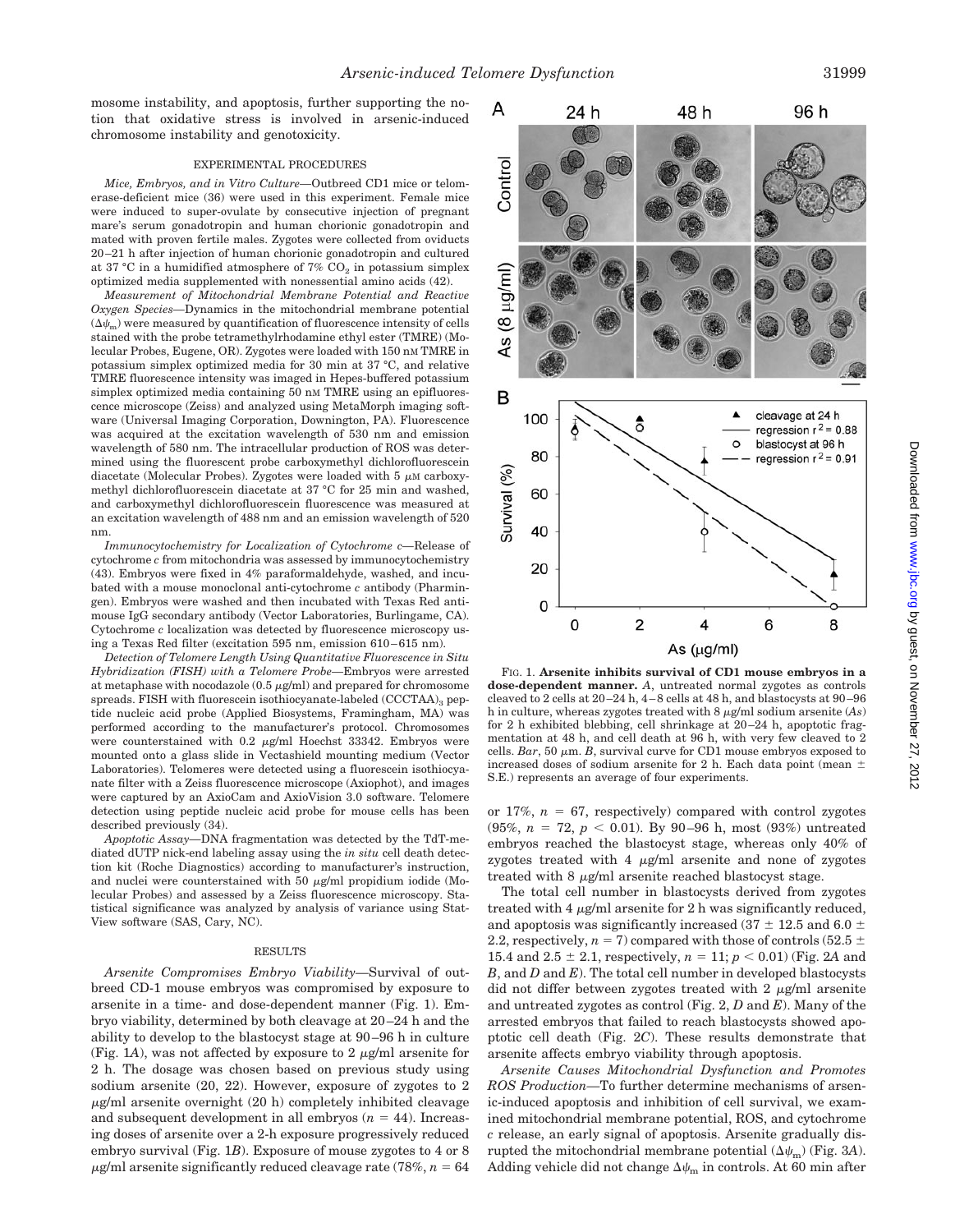

FIG. 2. **Apoptosis is increased in arsenite-treated embryos.** *A*, control blastocyst showed total cell nuclei stained by propidium iodide (*red*) and one apoptotic nucleus (*yellow green*). A blastocyst (*B*) and arrested embryos  $(C)$  derived from zygotes treated with 4  $\mu$ g/ml arsenite for 2 h showed increased apoptotic nuclei and fewer cells. *D*, total cell number (mean  $\pm$  S.D.) is significantly less. *E*, apoptotic cell number (mean  $\pm$  S.D.) is significantly increased ( $p < 0.01$ ) in blastocysts from 4  $\mu$ g/ml arsenite-treated zygotes than non-treated and 2  $\mu$ g/ml arsenitetreated zygotes.

exposure to 8  $\mu$ g/ml arsenite, the  $\Delta\psi_\text{m}$  was significantly reduced compared with that of controls  $(62.4 \pm 12.1 \text{ and } 87.2 \pm 3.8\%$ , respectively,  $n = 5$ ,  $p < 0.001$ ). From 80 min after exposure to arsenite, the  $\Delta \psi_\text{m}$  reduced to half the levels of normal controls. Zygotes treated with 8  $\mu$ g/ml arsenite exhibited obvious membrane blebbing and cell shrinkage 24 h after treatment followed by cytofragmentation at 48 h (Fig. 1*A*). These morphological events are consistent with apoptosis induced by acute oxidative stress. Embryos treated with  $8 \mu$ g/ml for 1 h cleaved normally to equal 2 cells and developed further to blastocysts, indicating that mitochondrial dysfunction occurs before developmental impairment.

ROS were significantly increased after exposure of zygotes to arsenite  $(8 \mu g/ml)$  for 2 h compared with controls (relative fluorescence intensity valued at  $2.1 \pm 0.31$ ,  $n = 11$ , and  $1.0 \pm 1.0$ 0.09,  $n = 10$ , respectively, Fig. 3*B*). The increased ROS production coincided with sustained low  $\Delta \psi_\text{m}$  after arsenite challenge. At 2 h after exposure of zygotes to 8  $\mu$ g/ml arsenite, cytochrome *c* was localized in mitochondria and was not abnormally distributed compared with control zygotes, which displayed reticulate and punctate staining, indicative of localization of mitochondria (43) (data not shown) (Fig. 3*C*). However, zygotes treated with 8  $\mu$ g/ml arsenite for 2 h, then washed and cultured in normal medium for a further 5 h exhibited a diffuse distribution of cytochrome *c* staining in the cytoplasm, indicative of its release from mitochondria into cytoplasm. These results



FIG. 3. **Arsenite induces mitochondrial dysfunction and oxida**tive stress. Zygotes treated with  $8 \mu g/ml$  arsenite exhibited significantly decreased mitochondrial membrane potential measured by TMRE fluorescence intensity (mean  $\pm$  S.D.) 60 min after treatment (*A*) and significantly increased reactive oxygen species, indicated by carboxymethyl dichlorofluorescein fluorescence 2 h after treatment (*B*), and the release of cytochrome *c* from mitochondria, as indicated by diffuse cytochrome *c* staining in the cytoplasm 7 h after treatment. Control embryos showed punctate staining of cytochrome *c* in the mitochondria (*C*). The *asterisk* indicates  $p < 0.01$ , compared with controls.

show that oxidative stress and apoptosis links arsenic actions to mitochondrial dysfunction.

*Antioxidant Rescues Embryos from Arsenite Toxicity—*If arsenic-induced ROS caused cell death, then adding antioxidants might prevent embryos from undergoing apoptosis, and promoted cell survival. The antioxidant, *N*-acetylcysteine (NAC), which scavenges ROS, at a concentration of 30 mm effectively prevented cytochrome *c* release from mitochondria in zygotes challenged by arsenite (Fig. 3*C*). Arsenite-treated embryos consistently manifested membrane blebbing with no cleavage at 20–24 h and no blastocyst formation at 90–96 h (Fig. 4, *A* and *B*). Not unexpectedly, NAC rescued embryos from blebbing and promoted development to blastocysts. Zygotes co-treated with NAC and arsenite cleaved and developed to blastocysts at a frequency significantly  $(p < 0.01)$  higher than that of zygotes treated with only 2  $\mu$ g/ml arsenite for 20 h or 4 or 8  $\mu$ g/ml arsenite for 2 h but were indistinguishable from those of NACtreated embryos as control (Fig. 4*C*). A majority of blastocysts from embryos co-treated with arsenite and NAC were expanded or hatching, but the few blastocysts that survived from arsenite treatment without NAC were not expanded or hatching. The total cell number and apoptotic cells did not differ between blastocysts that developed from zygotes co-treated with NAC and arsenite and NAC controls  $(p > 0.05,$  Fig. 4*D*). Thus, antioxidant prevents oxidative stress induced by arsenite and increases cell survival.

*Oxidative Stress by Arsenite Causes Telomere Dysfunction and Genomic Instability—*We and others previously showed that oxidative stress could damage telomeres. We further tested whether telomere shortening and chromosome fusion underlies arsenite-induced oxidative stress and cell death. It has been shown that the shortest telomeres, as evidenced by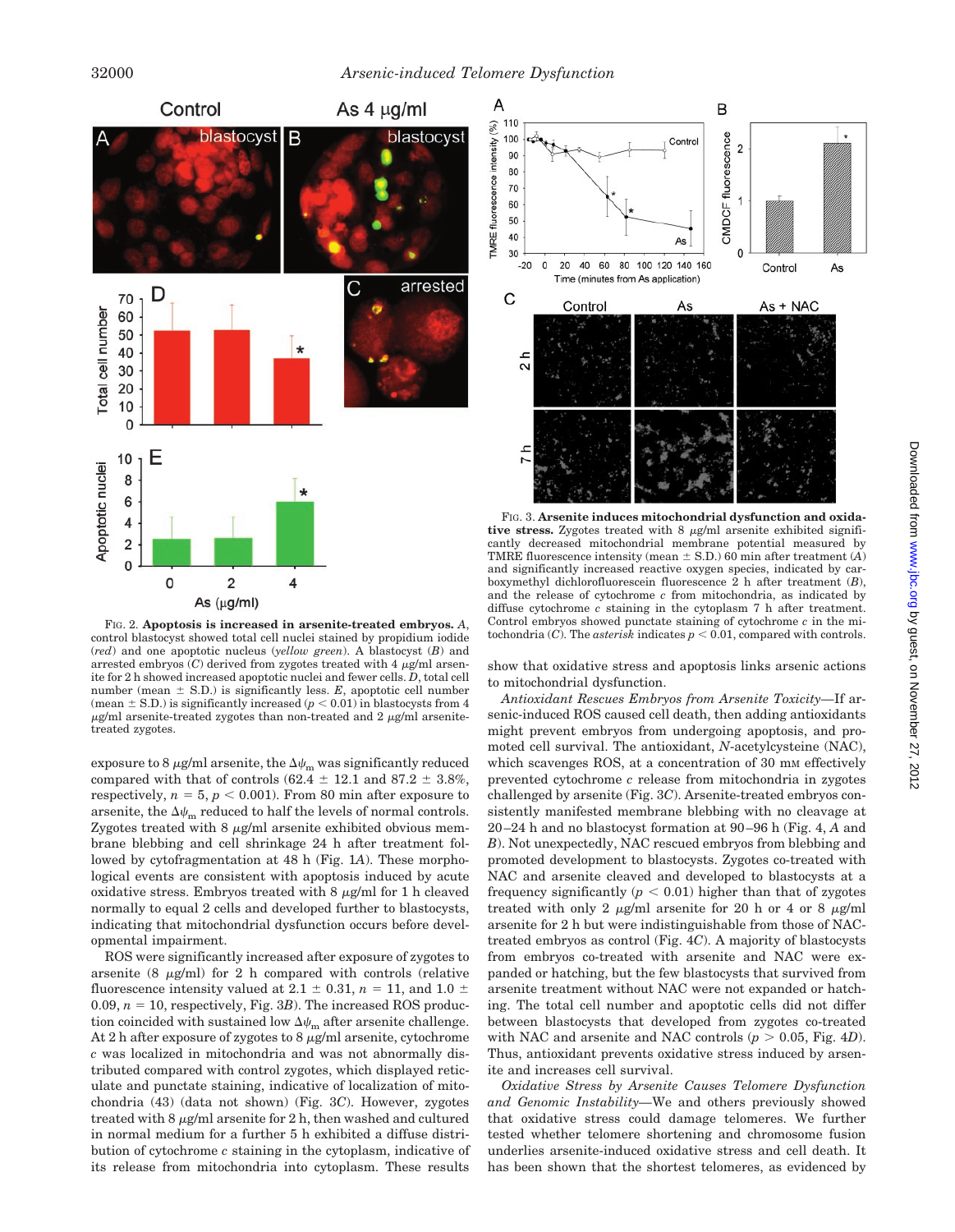

FIG. 4. **Antioxidant protects embryos from arsenite-induced oxidative damage.** Representative images showing zygotes co-treated with arsenite and antioxidant NAC (30 mM) cleaved normally to 2-cell stage at  $20-24$  h  $(A)$  and blastocysts at  $90-96$  h  $(B)$ . C,  $30$  mm NAC effectively rescued embryo survival, indicated by rates (mean  $\pm$  S.E., 3–4 replicates) of cleavage and blastocyst formation regardless of arsenite treatment at 4 or 8  $\mu$ g/ml for 2 h or 2  $\mu$ g/ml for 22 h. The *single asterisk* (\*) and *double asterisks* (\*\*) indicate  $p < 0.01$  for cleavage and blastocyst, respectively. *D*, the total cell number and apoptotic cells did not differ (mean  $\pm$  S.D.,  $p > 0.05$ ) in blastocysts from zygotes co-treated by arsenite and NAC, compared with those of NAC controls.

invisible telomere fluorescence signals evaluated with quantitative FISH, trigger chromosome end-to-end fusions and impair cell viability (44, 45). We also utilized the absence of obvious telomere fluorescence signals at the end of chromosomes and chromosome fusion by quantitative FISH to indicate telomere dysfunction as well as chromosome instability. Chromosome spreads of normal blastocysts from untreated CD-1 mouse zygotes  $(n = 40)$  showed obvious telomere fluorescence signals at each chromosome end and normal chromosomal ploidy (Fig. 5*A*). No obvious telomere loss or chromosome fusions were found. Higher doses of arsenite  $(8 \mu g/ml)$  caused embryos to arrest at interphase or undergo apoptosis, with no chromosome spreads suitable for telomere analysis. Some zygotes exposed to 4  $\mu$ g/ml arsenite for 2 h, which had arrested at interphase stage from 2-cell stage to morula stage, also failed to produce mitotic chromosome spreads, preventing analysis for telomere function. However,  $43\%$  of arrested embryos ( $n = 14$ ) with observable chromosome spreads harbored either at least one chromosome end-to-end fusion where telomere signals were not readily visible (Fig. 5, *B* and *C*) or fragmented chromosomes with extensive erosion of telomere signals. Thirty percent of surviving blastocysts  $(n = 20)$  also showed one or



FIG. 5. **Arsenite damages telomeres and causes chromosome end-to-end fusion in CD1 mouse embryos.** *A*, a normal chromosome spread from untreated blastocysts showing telomere fluorescence signals at the ends of chromosomes.  $B-D$ , arsenite  $(4 \mu g/ml)$  induced loss of telomere fluorescence signals at the chromosome ends where chromosomes are fused (*arrows*) in arrested embryos (*B* and *C*) and a survived blastocyst (*D*). *Arrowheads* indicate two centromere regions at the p-arm. Telomeres (*green*) are detected by peptide nucleic acid telomere probe using FISH. Chromosomes (*blue*) were counter-stained by DNA dye Hoechst 33342.

more telomere losses and chromosome end-to-end fusions (Fig. 5*D*). Chromosome end-to-end fusions were found more frequently at the p-arm close to centromeres, brightly stained by DNA dye Hoechst or 4,6-diamidino-2-phenylindole (Fig. 5, *B* and *D*), than at the q-arm of chromosomes (Fig. 5*C*). Aneuploidy was consistently observed in embryos with telomere loss and chromosome fusions.

If the observed telomere dysfunction and chromosome endto-end fusions were indeed triggered by ROS produced by arsenite-stressed mitochondria, then reducing ROS with an antioxidant would expectedly prevent telomere loss and chromosome fusions. Indeed, co-treatment of arsenite and NAC significantly reduced telomere dysfunction and chromosome fusion. In 50 chromosome spreads analyzed, only 3 (6%) from arrested embryos showed telomere loss and chromosome endto-end fusion, indicating that embryos failed from rescue by antioxidants exhibited similar phenotypes of embryos treated with arsenite alone. Other chromosome spreads showed obvious telomere signals at the chromosome ends and normal ploidy. Again, these results suggest that maintenance of telomere function in chromosomes and therein of embryo viability by oxidant scavenger NAC may be a consequence of embryos having escaped from the significantly reduced oxidative stress. Thus, ROS could be an important mediator that links arsenite toxicity, mitochondrial dysfunction, telomere shortening and erosion, genomic instability, and cell viability.

*Telomerase-deficient Mouse Embryos with Shortened Telomeres Are More Sensitive to Arsenite-mediated Inhibition of Cell Survival—*To further confirm that arsenic-induced oxidative stress and increased apoptosis resulted from telomere dysfunction, we compared embryo survival after exposure to arsenic treatment between wild-type (WT) and age-matched,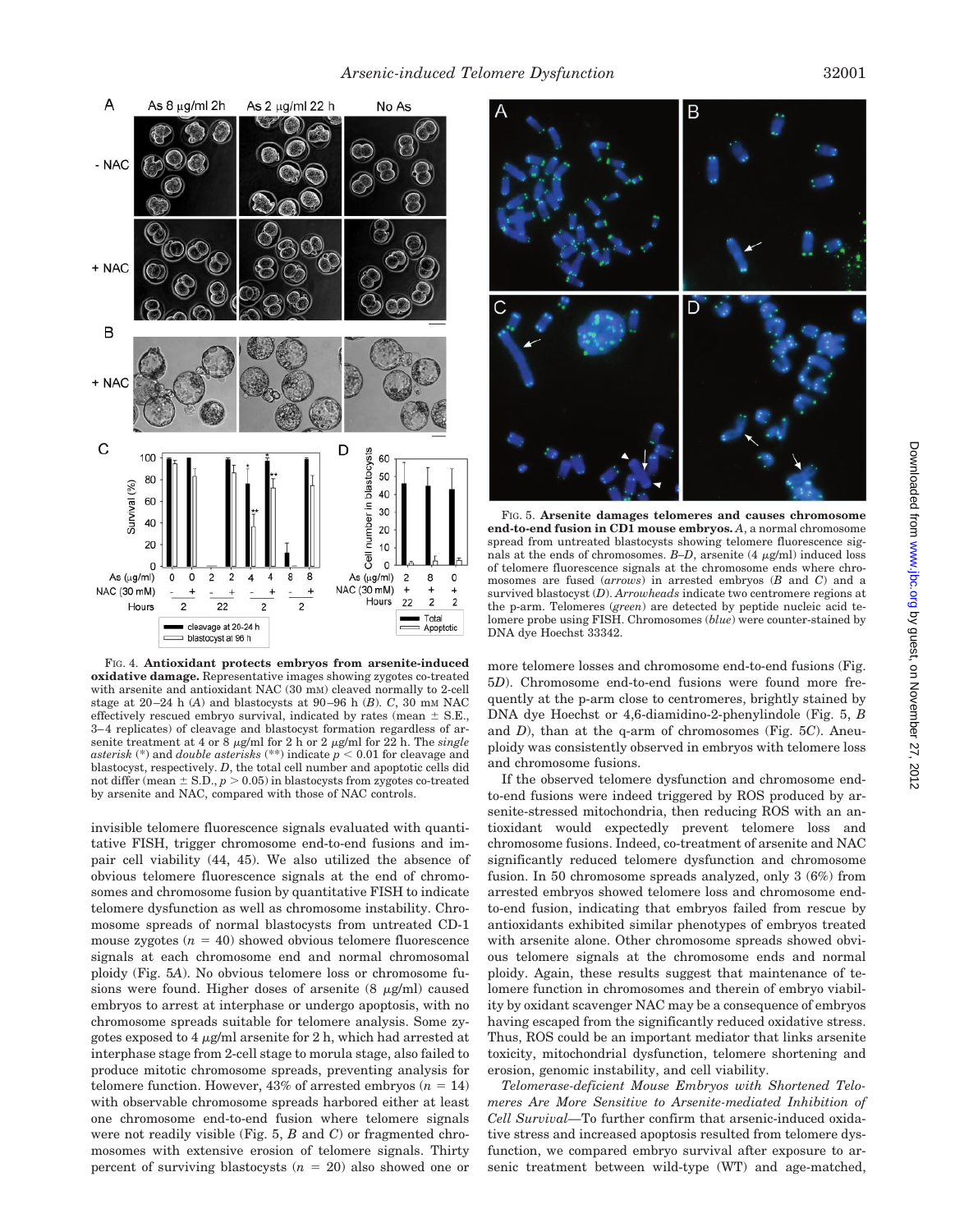



third generation telomerase-deficient mice  $(G3 TR^{-/-})$  with shortened telomeres (36, 37, 42). Young G3  $TR^{-/-}$  mice were chosen because cells from these mice show no chromosome fusions with relatively shortened telomeres compared with wild-type cells (40, 44). G3 TR<sup>-/-</sup> zygotes treated with 4  $\mu$ g/ml arsenite cleaved at a significantly lower rate than WT zygotes treated with the same concentration of arsenite ( $97.0 \pm 5.8$  and 71.9  $\pm$  2.7%, respectively,  $p = 0.0284$ ). Furthermore, G3 TR<sup>-/-</sup> zygotes treated with arsenite developed to blastocysts at a considerably lower incidence compared with those of G3  $TR^{-/-}$ zygotes without arsenite treatment and of WT zygotes treated with or without 4  $\mu$ g/ml arsenite (18 *versus* 59–78%,  $p < 0.001$ ) (Fig. 6, *A* and *B*). In addition, expanded blastocysts, indicative of viable embryos, were found in WT zygotes treated with or without 4  $\mu$ g/ml arsenite and G3 TR<sup>-/-</sup> zygotes without arsenite treatment but not from G3  $TR^{-/-}$  zygotes treated with arsenite. Rates of cleavage (87–97%) did not differ between WT zygotes treated with or without 4  $\mu$ g/ml arsenite and G3 TR<sup>-/-</sup> zygotes without arsenite treatment. Both WT zygotes treated with arsenite and G3 TR<sup> $-/-$ </sup> zygotes with no arsenite treatment exhibited decreased rates of blastocyst formation (63.3  $\pm$  12.6 and  $59.1 \pm 17.1\%$ , respectively) compared with non-treated WT zygotes (78  $\pm$  13.1%, *n* = 35–40). Many G3 TR<sup>-/-</sup> fertilized eggs showing only one or no pronucleus were discarded, since they indicated aberrant fertilization, which itself would have affected cleavage and early development, as we recently reported (42). These results unambiguously demonstrate that telomerase-deficient mouse embryos with shortened telomeres are more sensitive than wild-type embryos to arsenic-mediated inhibition of cell survival. This is in agreement with previous observations that telomerase inhibition in human cells with short telomeres damages chromosomes and triggers apoptosis (46, 47).

We compared telomere signals in WT and G3  $TR^{-/-}$  embryos after treatment with or without 4  $\mu$ g/ml arsenite. Treated WT embryos showed telomere fluorescence signals at the ends of chromosomes, with only  $0.7 \pm 1.1$  telomere signal-free ends/ metaphase  $(n = 25)$ , which was not different from that of untreated WT embryos  $(0.3 \pm 0.6, n = 15)$  (Fig. 6, *C* and *D*). By contrast, the incidence of telomere signal-free ends/metaphase was significantly higher in G3 TR<sup> $-/-$ </sup> embryos with no arsenite treatment and even further increased in G3  $\mathrm{TR}^{-/-}$  embryos treated with arsenite  $(3.5 \pm 2.0, n = 28, \text{ and } 7.8 \pm 2.7, n = 20,$ respectively,  $p < 0.001$ ), suggesting that G3 TR<sup>-/-</sup> embryos with shortened telomeres were more susceptible to arseniteinduced oxidative damage. One (13%) of eight arrested embryos with chromosome spreads of WT zygotes treated with arsenite showed one chromosome end-end fusion where telomere signals were invisible. Surprisingly, chromosome end-to-end fusions were not found in spreads available for analysis of telomerase-deficient mouse embryos, even with significantly shortened or absent telomeres, in contrast to the observation in CD-1 mouse embryos. Although the mechanisms underlying this difference have not been elucidated, we speculate that telomerase RNA may be involved in modulating the chromosome sensitivity to telomere loss. Acute treatment with arsenic combined with inhibitors directed at the RNA component of telomerase (*e.g.* RNA-mediated interference) might provide an effective strategy to block tumorigenesis, as suggested for antitumor drugs using telomerase inhibitors (48).

## DISCUSSION

We show that arsenite disrupts mitochondrial function and induces oxidative stress, leading to telomere attrition, chromosome end-to-end fusions, and decreased embryo viability. We also demonstrate that the antioxidant NAC protects embryos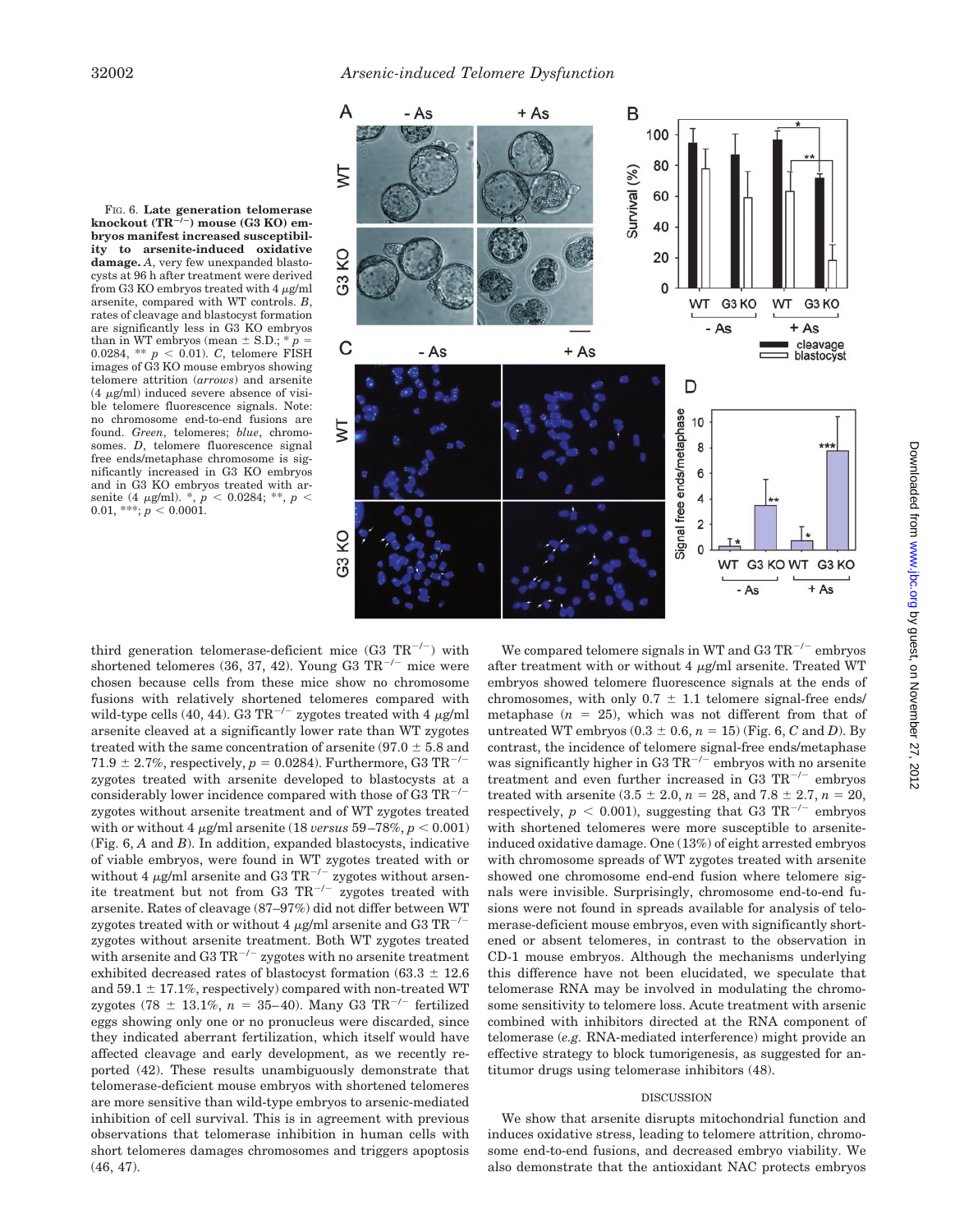stressed by arsenite against telomere attrition, chromosome instability, and cell death. Furthermore, telomerase-deficient mouse embryos with significant telomere shortening exhibit enhanced susceptibility to arsenite-induced oxidative damage compared with age-matched, wild-type embryos. All these lines of evidence suggest that oxidative stress resulting from exposure to arsenite leads to telomere attrition and dysfunction and chromosome instability and disrupts embryo viability through a mechanism of apoptosis.

Although it is also possible that inhibition of telomerase by arsenic may cause telomere attrition and chromosome fusion (18), in our study significant loss of telomeres occurred within 72–96 h after application of medium doses of arsenite, when cell replications were limited. Normally, numerous cell doublings are required for telomere attrition without telomerase. It is likely that oxidative stress induced by arsenic directly damages telomeres and causes genomic instability and/or apoptosis. Indeed, direct administration of oxidants to cells damages DNA, breaks polyguanosine sequences in telomere repeats, and causes telomere shortening, cell cycle arrest, and replicative senescence (49, 50). Oxidative stress links mitochondrial dysfunction and telomere attrition and genomic instability (41). Together, we suggests that oxidative stress produced by arsenite directly erodes telomere sequences, leading to telomere dysfunction and genomic instability.

It has been demonstrated that the chromosome with the shortest telomere is the most unstable and most likely to fuse with another chromosome with a short telomere (44). Medium dose  $(4 \mu g/ml)$  arsenite induced oxidative stress, telomere attrition, and chromosome end-to-end fusions in CD-1 mouse embryos. Unexpectedly, in telomerase RNA knockout mouse embryos this dose of arsenite did not cause chromosome endto-end fusions, although arsenite induced-oxidative stresseroded telomeres at the end of chromosomes and impaired embryo viability. The underlying mechanism is not yet clear at this point. Interestingly, a recent finding shows that telomerase RNA is elevated in the presence of arsenic, coincident with the appearance of chromosome end-to-end fusions (18). Together, these findings suggest an important role for wild-type telomerase RNA in mediating chromosome end-to-end fusion at the stage of critically shortened or absent telomeres. Arsenite combined with inhibitors directed at the RNA component of telomerase (*e.g.* RNA-mediated interference) might provide an effective strategy to block chromosome fusion and, thus, tumorigenesis in some circumstances.

Arsenic-induced telomere oxidation may explain the dual role of arsenic in tumorigenesis and anti-tumor therapy. Coincidentally, telomeres also play a dual role in tumorigenesis and replicative senescence. Chromosome end-to-end fusions and chromosome instability do not necessarily lead to inhibition of cell viability and cell death but are known to be critical initiators of carcinogenesis. Telomerase up-regulation takes place during the development of cancer after telomere shortening and chromosome instability (51–53). Indeed, telomerase knockout mice with shortened telomeres are resistant to tumor development in multistage skin carcinogenesis (29). This study suggests that short telomeres also could function as a tumor suppressor mechanism and that the absence of telomerase exerts a negative impact on papilloma formation. Nonetheless, late generation telomerase knockout old mice with shortened telomeres show an increased incidence of spontaneous malignancies, such as lymphoma, teratocarcinoma, and hepatoma (40). Such variable responses to telomere attrition are consistent with the notion that different cell types or ages may vary in their sensitivity to the chromosomal instability produced by telomere loss or to the activation of telomere rescue mechanisms (29). Whether arsenite induces oxidative stress at a level that induces apoptosis or telomere attrition and chromosome instability also may depend on the status of other intracellular regulators, *e.g.* p53. Arsenite reduces p53 levels and disrupts the p53-mdm2 loop regulating cell cycle arrest, a suggestive model for arsenic-related skin carcinogenesis (5).

Doses of arsenite exposure certainly affect cell death and survival. For example, high dose  $(8 \ \mu g/ml)$  arsenite caused only cell arrest and death with no survival and a lack of metaphase chromosomes available for telomere and ploidy analysis. Mitochondria play a pivotal role in arsenite-induced toxicity, and arsenite disrupts mitochondrial membrane potential and increases ROS production, leading to cytochrome *c* release, a key component of early apoptosis. Cytochrome *c* release also may indicate dysfunction of mitochondria. Arsenite can induce apoptosis via a direct effect on the mitochondrial permeability transition pore (25). Oxidative stress often results from an imbalance between oxidants and antioxidants. NAC has been known to act as an antioxidant/free radical scavenger or reducing agent (54) that protects cells against cell death (55). Our results also demonstrate that increasing intracellular antioxidant levels may have preventive or therapeutic effects in arsenic-induced chromosome instability and genotoxocity. This evidence supports critical roles of mitochondria and ROS in arsenite-induced apoptosis (20, 21, 25, 56). The decreased cell viability and increased apoptosis may be utilized for anti-cancer therapy. Molecular studies and ongoing clinical trials suggest that as a chemotherapeutic agent arsenic trioxide shows great promise in the treatment of some malignances (12, 57).

Using mouse early embryos as a model, we show that high dose  $(8 \mu g/ml)$  arsenite induced apoptosis in a typical mitochondrial-dependent pathway. Lower doses of arsenite resulted in chromosome end-to end fusions with loss of telomeres. We propose that mild or chronic exposure to arsenite, mimicking circumstances of environmental contamination, gradually erodes telomeres, preferentially resulting in chromosome fusion and instability and initiating carcinogenesis, whereas exposure to acute high dose arsenite preferentially leads to rapid apoptosis, useful for anti-tumor therapy. In addition, early mouse embryos can be useful as a potential bioassay for toxicant and drug testing.

Although the present work produced interesting insights into mechanisms of arsenic effects using the mouse embryo model, human responses to arsenic may vary depending on exposure time and dosage, genetic background, and cell types, etc. Environmental contamination of arsenic can be acute and severe in some places but more chronological in others. In certain parts of Bangladesh and West Bengal, India, as many as 5% of sampled drinking wells have arsenic levels exceeding 1000  $\mu$ g/liter, and 27% of wells have levels exceeding 300  $\mu$ g/liter (1), considerably higher than the current United States maximum contaminant level of 50  $\mu$ g/liter. Although water supplies in the United States are generally low in arsenic, there have been reports of arsenic contamination of ground water in the Southwest, with levels in the hundreds and, in a few cases, more than  $1000 \mu$ g/liter (2). In addition, human cells have short telomeres, whereas mouse has ultra-long telomeres (32–34), which may contribute to increased susceptibility of human cells to arsenic toxicity compared with cells of rodent origin (30, 31). Although it is complicated to estimate daily consumption of arsenic by individuals in the contaminated areas and the quantity taken up by various types of cells, data obtained from our experiments using the mouse embryo model as well as from previous somatic cell models (20, 22) might be relevant to the public health problem with arsenic.